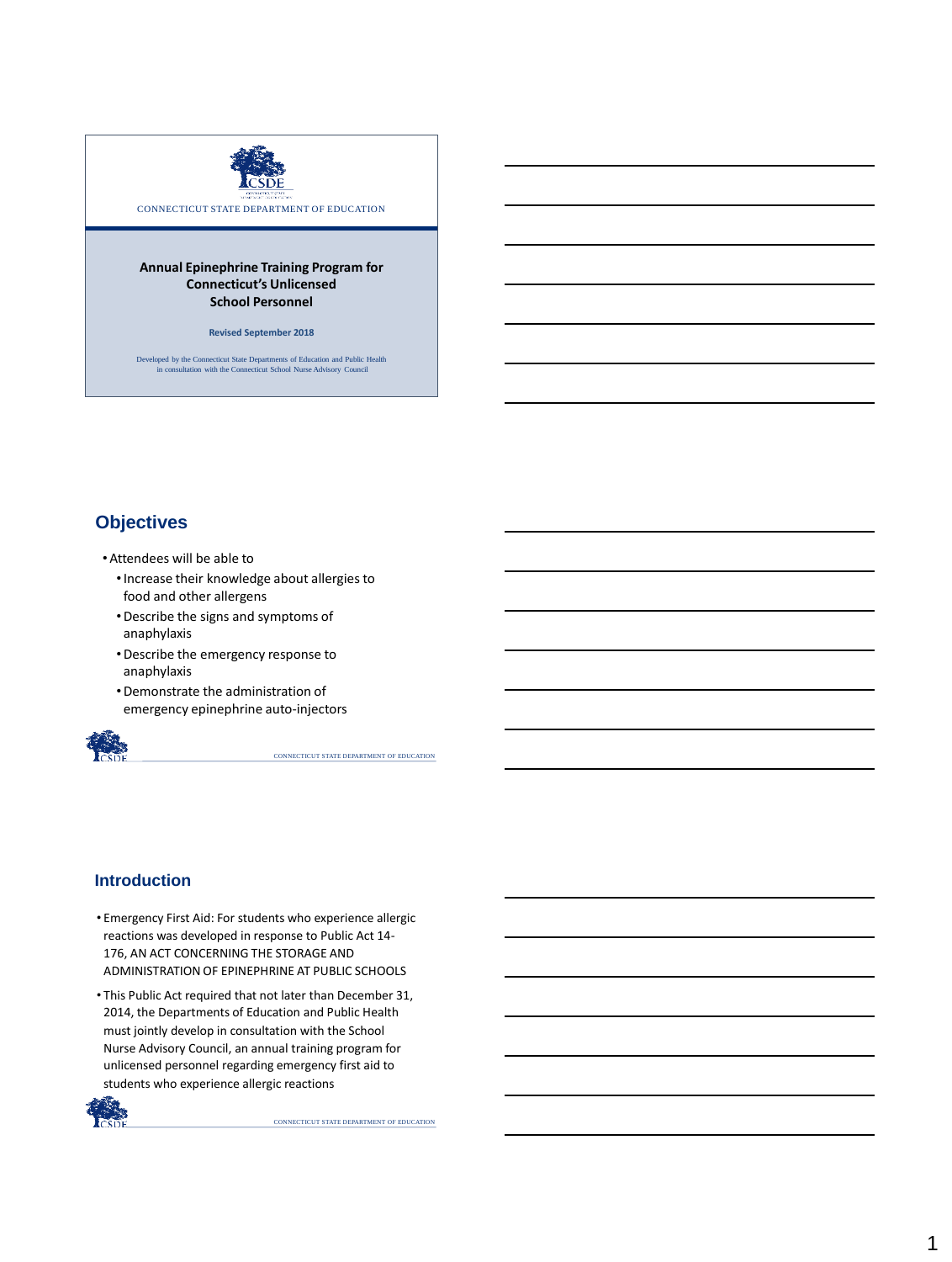#### **Cardiopulmonary Resuscitation (CPR)**

• Any school personnel volunteering to be trained to administer epinephrine auto-injectors are required to receive annual instruction in CPR



CONNECTICUT STATE DEPARTMENT OF EDUCATION

## **First Aid**

- •Any school personnel volunteering to be trained to administer epinephrine auto-injectors are required to receive annual instruction in first aid
- •This training may serve as an annual instruction in first aid for Connecticut's unlicensed school personnel



CONNECTICUT STATE DEPARTMENT OF EDUCATION

## **Overview of Allergies**

- •Allergies are an abnormal response by a person's immune system
- •People who have allergies have an immune system that reacts to a usually harmless substance in the environment
- •These substances (pollen, mold, certain foods, for example) are called allergens

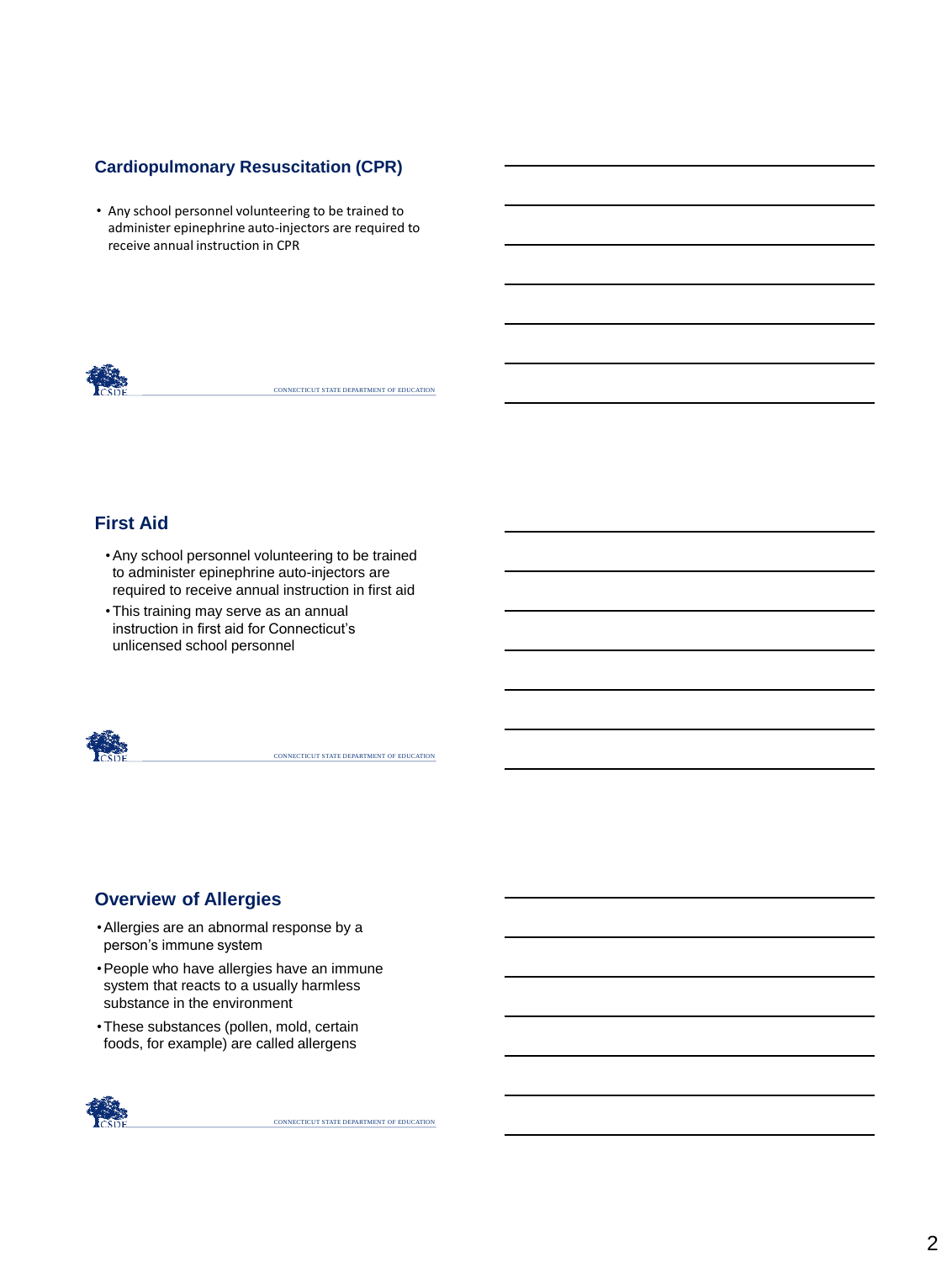#### **What is Anaphylaxis versus allergy?**

- A potentially life-threatening medical condition occurring in allergic individuals after exposure to an allergen
- The immune system responds to otherwise harmless substances in our diet or from the environment
- Unlike less severe other allergic reactions, anaphylaxis can result in death
- Reaction can begin within seconds, minutes, or even longer



CONNECTICUT STATE DEPARTMENT OF EDUCATION

## **What is a Food Allergy?**

- Food allergy is an exaggerated response by the immune system to a food that the body mistakenly identifies as being harmful
- Once the immune system decides that a particular food is harmful, it produces specific antibodies to that particular food
- The next time the individual eats that food, the immune system releases moderate to massive amounts of chemicals, including histamine, to protect the body
- These chemicals trigger a cascade of allergic symptoms that can affect the respiratory system, gastrointestinal tract, skin and cardiovascular system



CONNECTICUT STATE DEPARTMENT OF EDUCATION

## **Food Allergies, cont'd**

- In some people, symptoms appear in only one body system, while in others symptoms appear in several systems
- Symptoms can range from mild to severe and may be life-threatening depending on the individual and type of exposure
- An individual can have a life-threatening allergic reaction to any food, including fruits, vegetables, and meats
- Over 90% of allergic reactions are caused by the following foods
	- peanuts, tree nuts (walnuts, cashews, pecans, hazelnuts, almonds, etc.), milk, eggs, fish, shellfish, soy, and wheat

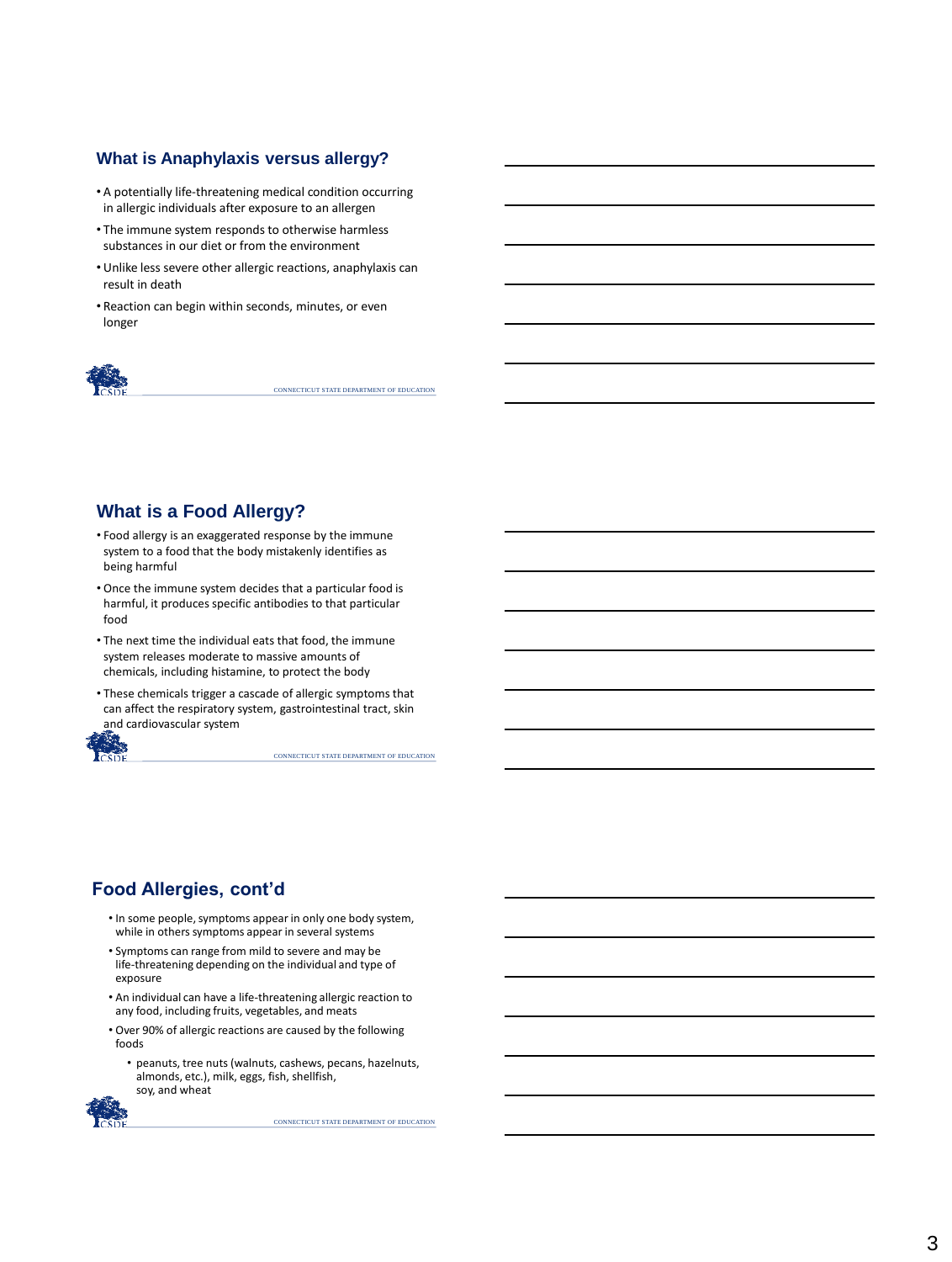#### **Symptoms**

- •An allergic reaction to food or other allergens can affect the following systems
	- skin
	- gastrointestinal tract
	- respiratory tract
	- cardiovascular (most serious cases)
- •Reactions can range from mild to severe, including potentially life-threatening
- Symptoms can appear within minutes to several hours after eating the food to which a person is allergic



CONNECTICUT STATE DEPARTMENT OF EDUCATION

## **Mild Symptoms of Allergies**

- •Hives (reddish, swollen, itchy areas on the skin)
- Eczema (a persistent dry, itchy rash)
- •Redness of the skin or around the eyes
- •Itchy mouth, eyes or ear canal
- •Nausea or vomiting



- •Diarrhea • Stomach pain
- •Nasal congestion or a runny nose
- Sneezing
- Slight, dry cough
- •Odd taste in mouth
- •Uterine contractions
- •Other

CONNECTICUT STATE DEPARTMENT OF EDUCATION

## **Severe Allergic Symptoms**

- Swelling of the lips, tongue, and/or throat
- Trouble swallowing
- Shortness of breath or wheezing
- Turning blue
- Feeling faint, confused, weak, passing out
- Loss of consciousness
- Chest pain or tightness

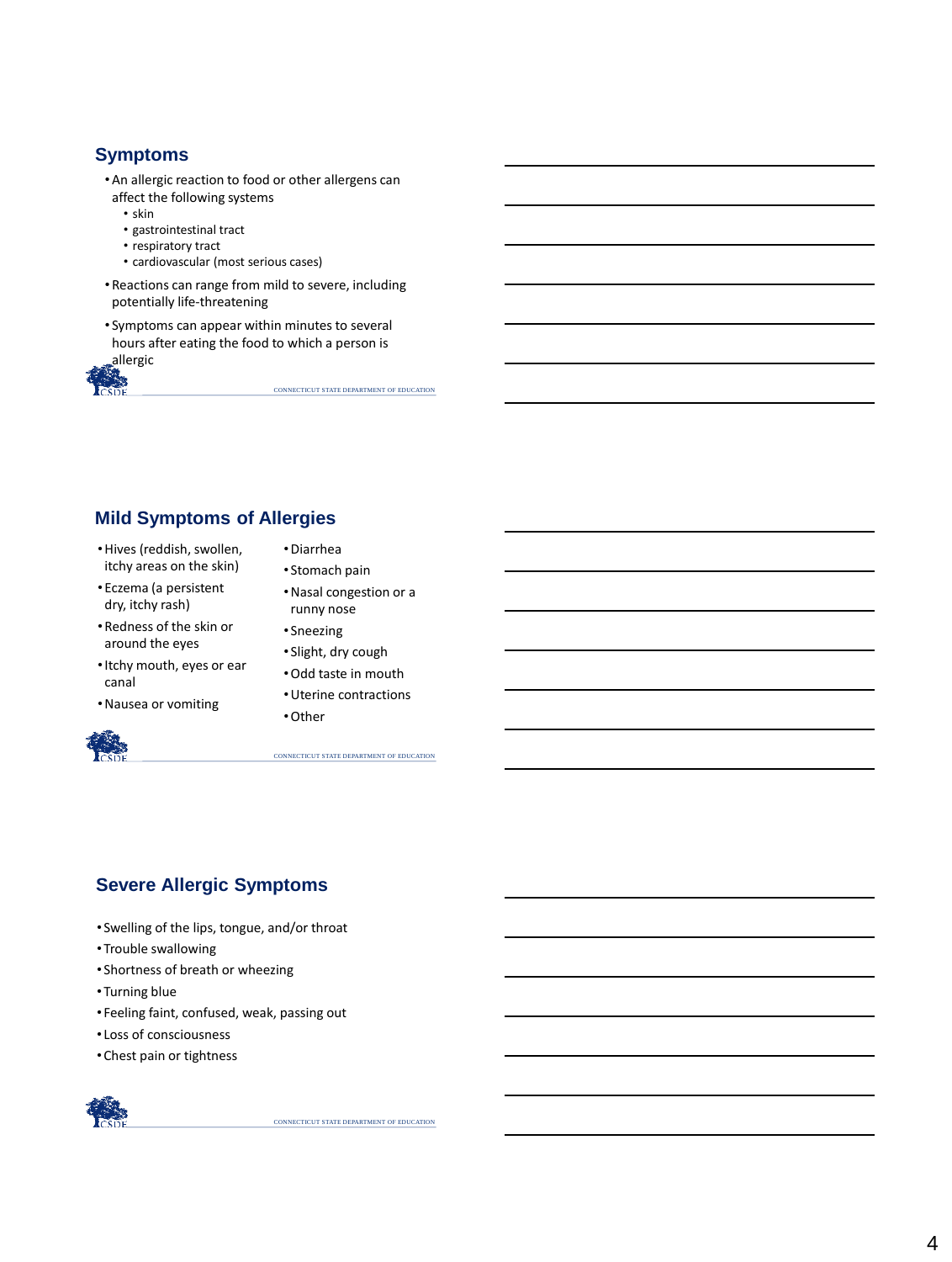#### **Other**

- Sense of Impending Doom
- •Anxiety



CONNECTICUT STATE DEPARTMENT OF EDUCATION

## **Anaphylaxis**



# **Anaphylaxis**

Common causes include:

- food (e.g., milk, eggs, peanuts, tree nuts, sesame seeds, wheat, soy, fish, shellfish)
- food additives (e.g., sulfites in dried fruit, wine, pickles)
- insect venom (e.g., bee, wasp, or ant stings)
- medication or vaccines
- latex
- other

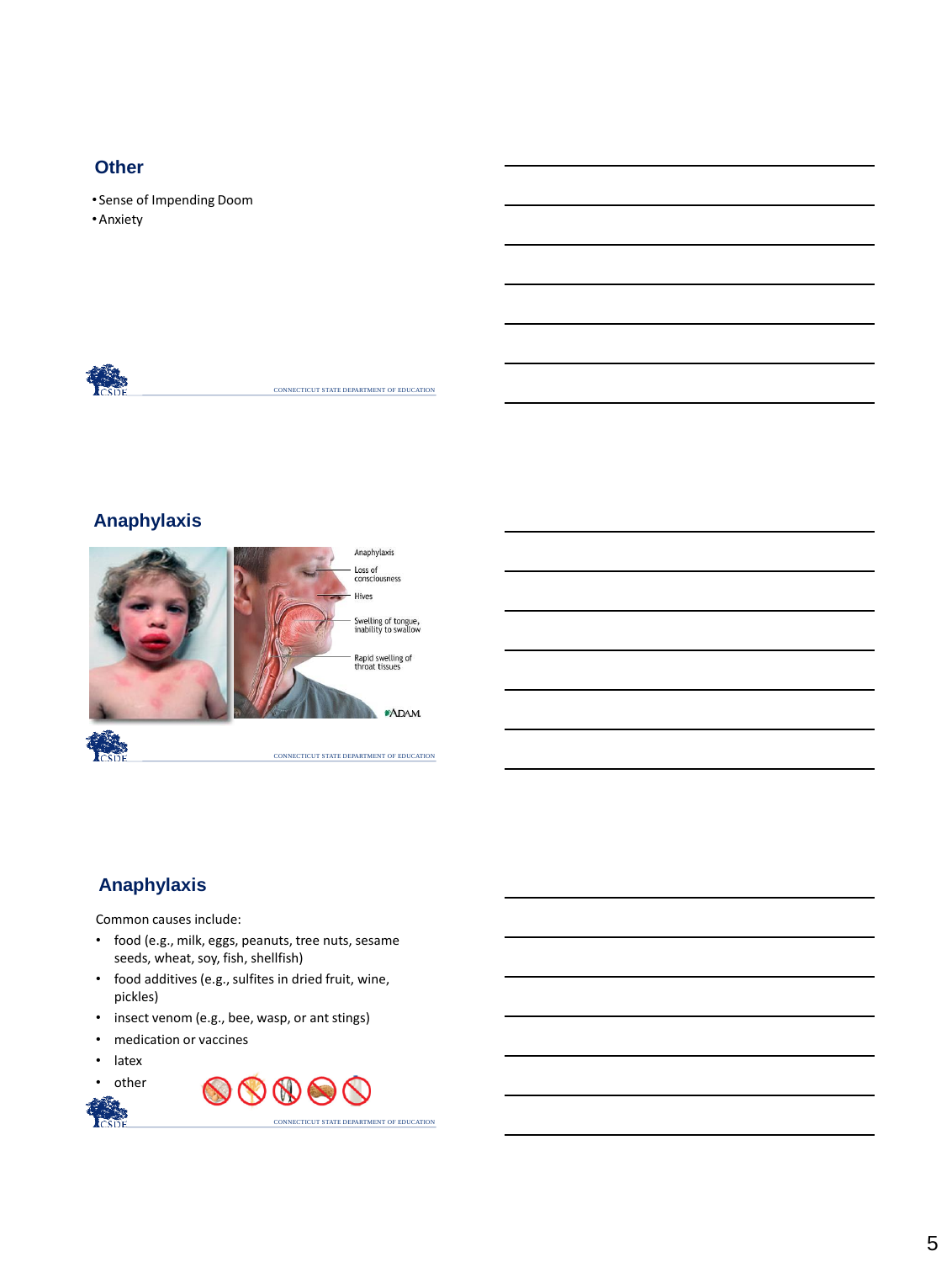#### **Responding to the student with Anaphylaxis**

- Anaphylaxis usually is an immediate reaction, occurring within minutes of exposure, although onset may occur one to two hours after ingestion of or exposure to an allergen
- The initial symptoms may be followed by a second wave of symptoms two to four hours later and possibly longer
- Children experiencing anaphylaxis should be observed in a hospital emergency department for a minimum of four to six hours or longer after initial symptoms subside, to monitor for signs or symptoms of a secondary reaction

CONNECTICUT STATE DEPARTMENT OF EDUCATION

# **Fatal Anaphylaxis**

- Fatal and near-fatal anaphylactic reactions are sometimes associated with not using epinephrine auto-injector or delaying the use of epinephrine treatment.
- •When in doubt, it is better to give the epinephrine auto-injector and then immediately call the Emergency Medical System for an ambulance (911)
- Fatalities are more likely to occur when epinephrine administration is withheld



CONNECTICUT STATE DEPARTMENT OF EDUCATION

# **Summary of Anaphylaxis**

- The severity and rapid onset of anaphylaxis emphasizes the need for an effective emergency plan that includes
	- early recognition of the symptoms of anaphylaxis
	- •immediate administration of an epinephrine auto-injector
	- call 911
	- •facilitate prompt transfer of the student by the emergency medical system to the closest hospital

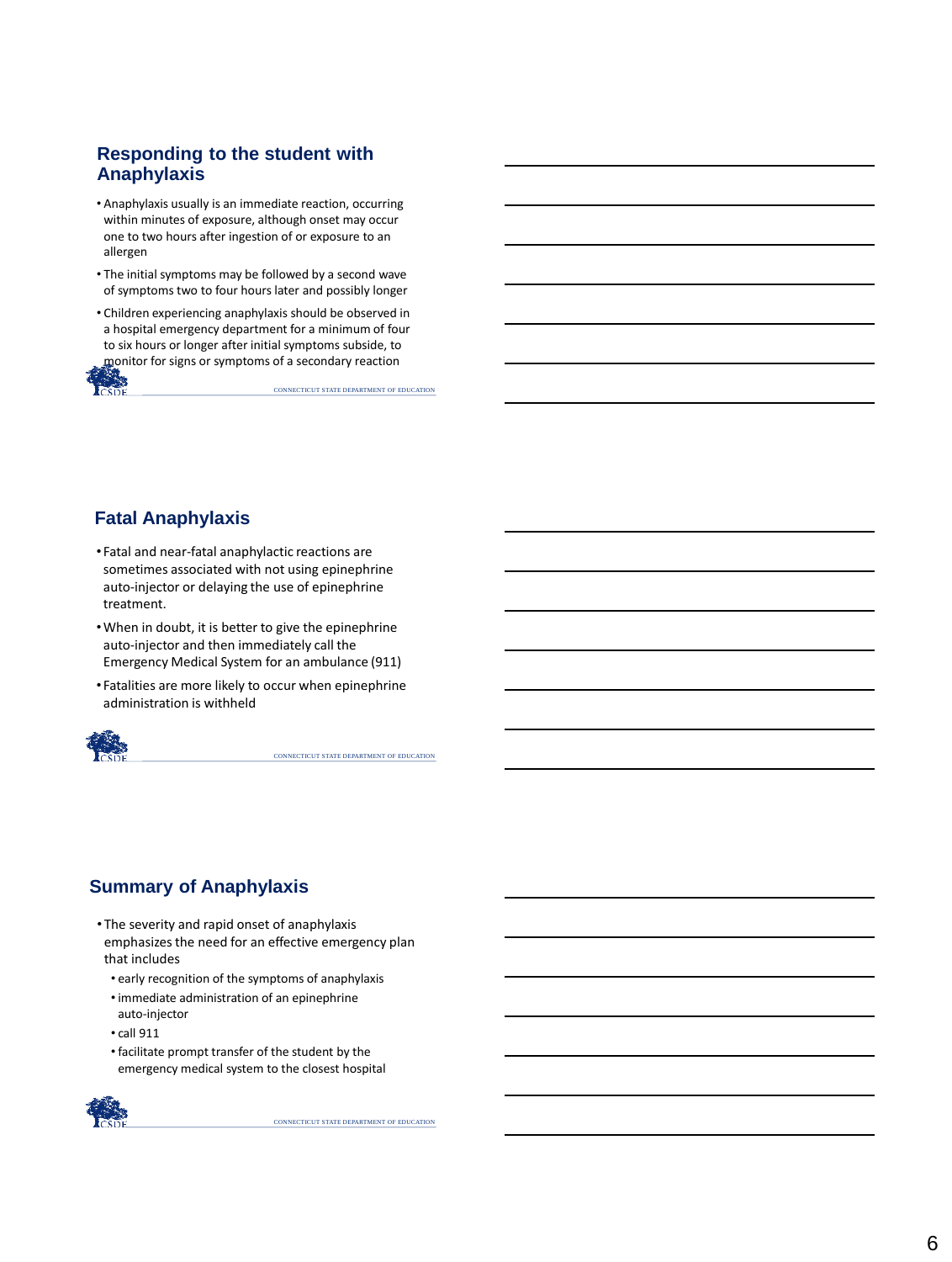#### **What to communicate to EMS?**

- Suspected allergen
- Signs and symptoms observed
- •When epinephrine auto-injector was given to the student
- Student has no known history of anaphylaxis
- Student's response to epinephrine administration



CONNECTICUT STATE DEPARTMENT OF EDUCATION

#### **Signs and Symptoms of Anaphylaxis: Skin**

#### **Classic Symptoms**

#### **Other Symptoms**

• Swelling of any body part

•Itching of any body part

•Multiple hives or severe rash on any part of body •Other



CONNECTICUT STATE DEPARTMENT OF EDUCATION

•Obstructive swelling (mouth or tongue)



#### **Signs and Symptoms of Anaphylaxis: Respiratory (lung)**

- Persistent cough
- •Wheezing, difficulty breathing, shortness of breath
- Throat tightness or closing
- •Itching in the throat
- •Difficulty swallowing
- •Difficulty breathing, shortness of breath
- Change in voice (hoarseness)

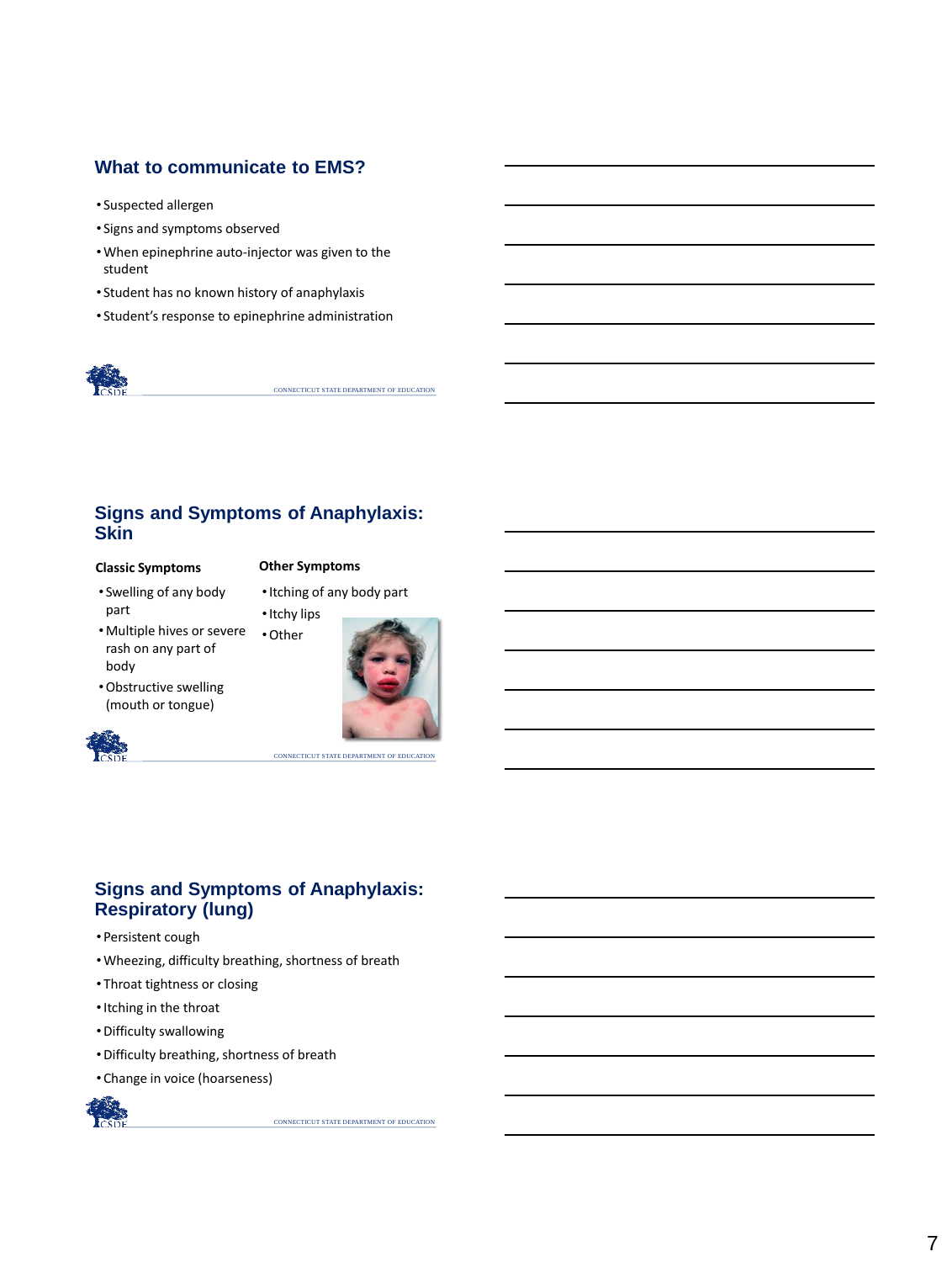#### **Signs and Symptoms of Anaphylaxis: Gastrointestinal (mouth, stomach, intestines)**

- •Itchy tongue, mouth and/or throat
- •Vomiting
- Stomach cramps
- •Abdominal pain
- •Nausea
- •Diarrhea
- •Other

CONNECTICUT STATE DEPARTMENT OF EDUCATION

## **Signs and Symptoms of Anaphylaxis: Cardiovascular (heart and blood)**

- •Heartbeat irregularities
- Flushed or pale skin
- Coughing, cyanotic (bluish) lips and mouth area
- Fainting or loss of consciousness
- •Dizziness, change in mental status
- Shock
- •Other



CONNECTICUT STATE DEPARTMENT OF EDUCATION

#### **Signs and Symptoms of Anaphylaxis: Other**

- Sense of impending doom
- •Anxiety
- •Itchy, red, watery eyes

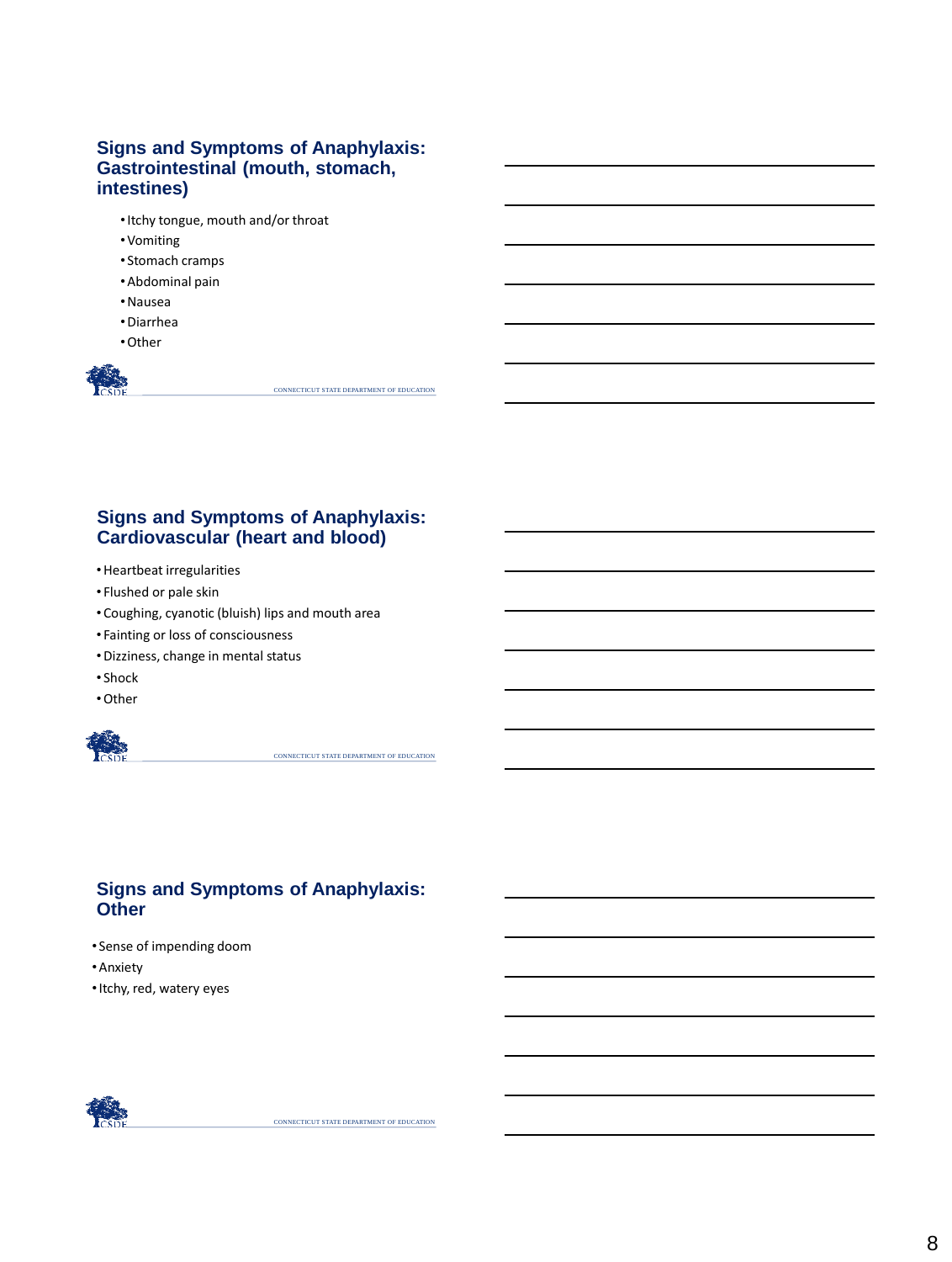#### **Prevention and Risk-reduction Strategies**





CONNECTICUT STATE DEPARTMENT OF EDUCATION

#### **Prevention and risk-reduction strategies**

- No cure for food or other allergies
- Strict avoidance of the food or other allergens is the only way to prevent a reaction
- However, since it is not always easy or possible to avoid certain foods, staff in schools should develop plans to deal with allergic reactions, including anaphylaxis
- Early and quick recognition and treatment of allergic reactions that may lead to anaphylaxis can prevent serious health problems or death



CONNECTICUT STATE DEPARTMENT OF EDUCATION

#### **Prevention Measures**

- Each school district should consider districtwide preventative measures regarding allergic reactions
- Suggested measures include
	- establishing effective sanitation and cleaning measures
	- promoting good hand-washing practices following eating to prevent cross-contact

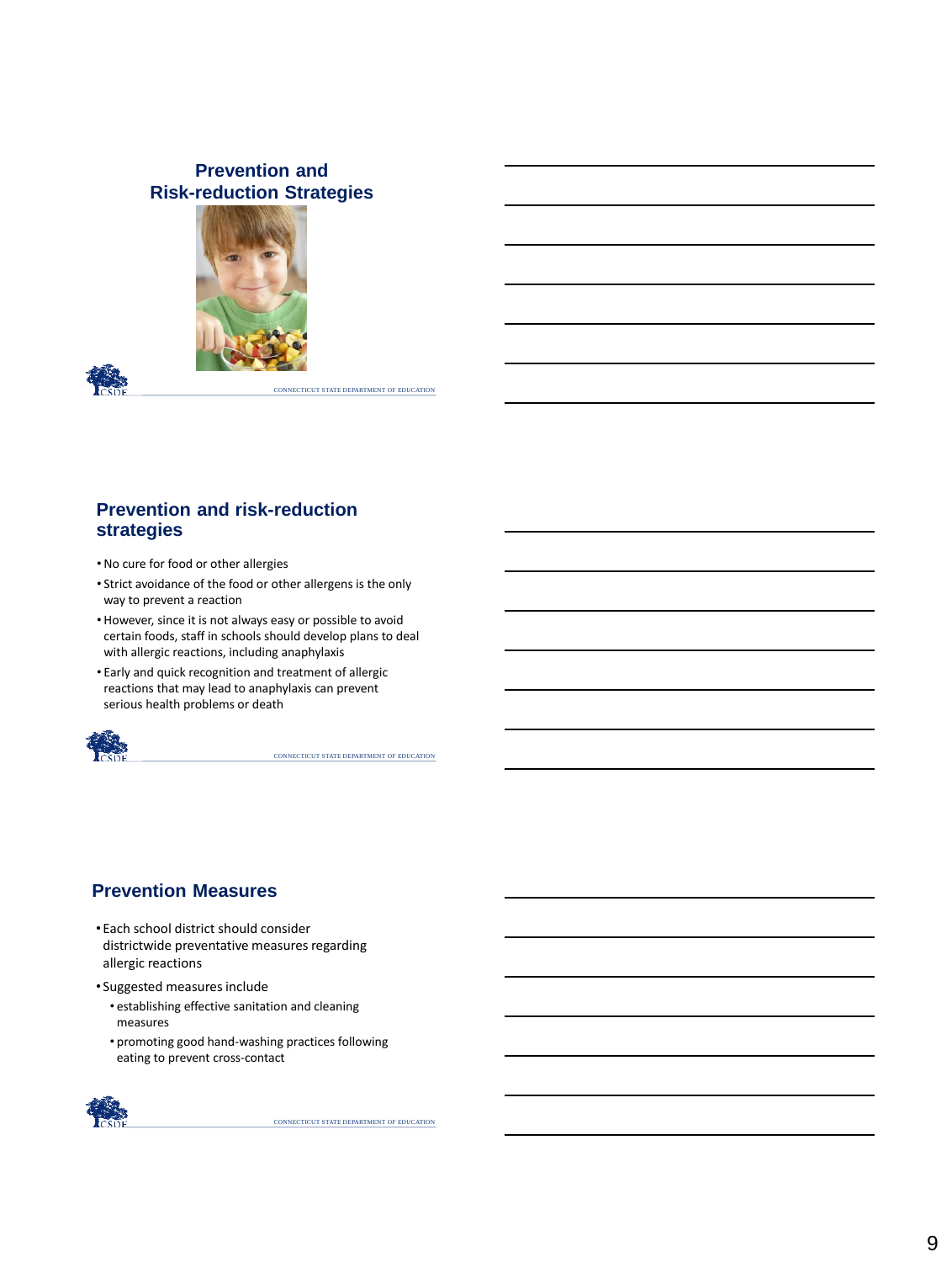#### **Prevention Measures, continued**

- enforcing safe practices among students, such as prohibiting meal/snack swapping or sharing, utensil sharing among students and prohibiting eating on school transportation
- options for allergen-free zones such as the classroom, lunch tables or cafeteria zone to decrease exposure to allergens
- options for food-free common areas (such as libraries, music, and art rooms)



CONNECTICUT STATE DEPARTMENT OF EDUCATION

#### **Prevention Measures, continued**

- developing common practices for alerting and assigning substitute staff for school nurses and teachers
- providing supervision in the cafeteria and on school grounds by school staff trained in recognizing adverse symptoms of food allergies
- planning for school celebrations (such as birthdays, school parties, and holiday events) which may include alternatives to food for celebrations and provisions for allergy-free foods for celebrations



CONNECTICUT STATE DEPARTMENT OF EDUCATION

## **Prevention Measures, continued**

- planning for school emergencies (such as fire drills and lockdowns)
- adhering to Occupational Safety and Health Administration (OSHA) and Universal Precautions Guidelines for disposal of epinephrine auto-injectors after use

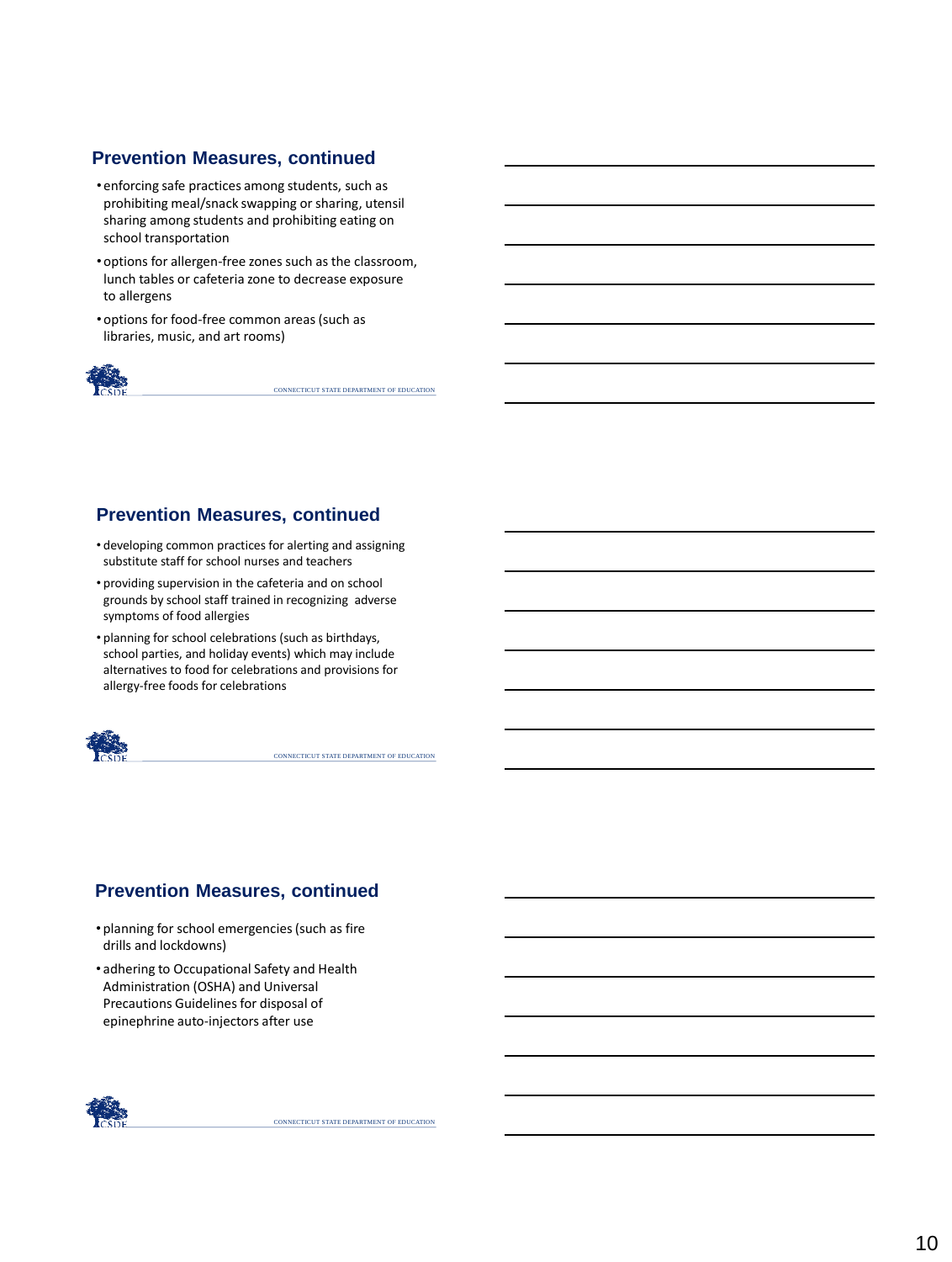#### **Reducing the Risk of Exposure to Food Allergens**

- •Recommendations from the CDC include strategies for the
	- classroom
	- cafeteria
	- transportation
- •school or ECE program events (field trips, activities before or after school)
- physical education and recess



CONNECTICUT STATE DEPARTMENT OF EDUCATION

## **Emergency Management and Administration of Epinephrine: Demonstration**



## **What is an Epinephrine Auto-Injector?**

- •A disposable drug delivery system that contains the proper dose of epinephrine and is used to treat anaphylaxis
- •It is supplied as a spring-loaded syringe that can be easily transported
- The disposable system is designed to treat a single anaphylactic episode and must be properly discarded (in compliance with applicable state and federal laws) after its use

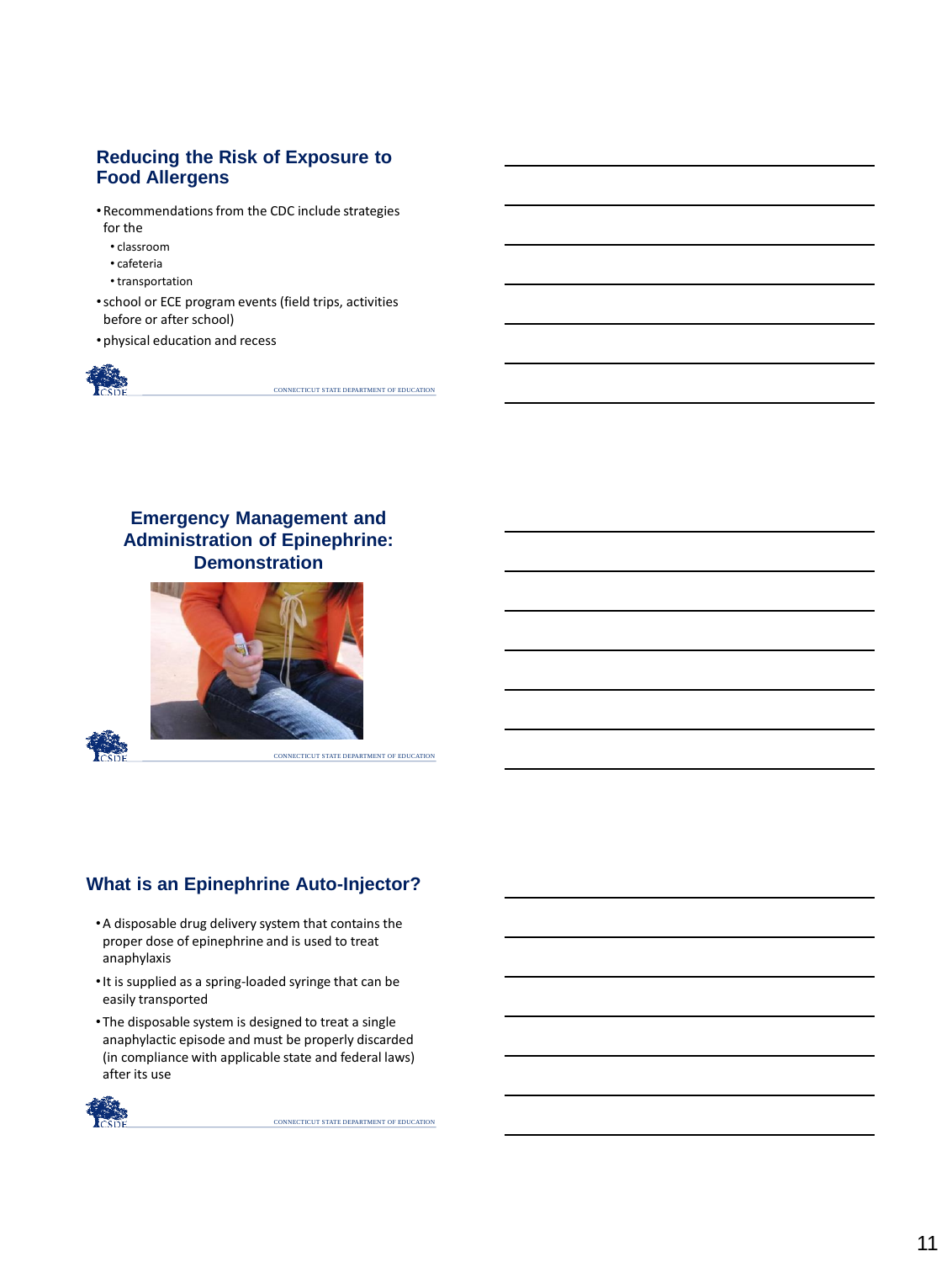## **Anaphylaxis/EpiPen: How to Respond**

- •Administer epinephrine via an epinephrine auto-injector
- Call 911 and request a paramedic
- •Remain with the student until emergency responders arrive
- Stay calm
- •Notify parents/guardians



CONNECTICUT STATE DEPARTMENT OF EDUCATION

#### **Steps in the Emergency Use of an Epinephrine Auto-Injector**

Demonstration technique!





CONNECTICUT STATE DEPARTMENT OF EDUCATION

## **EpiPen**



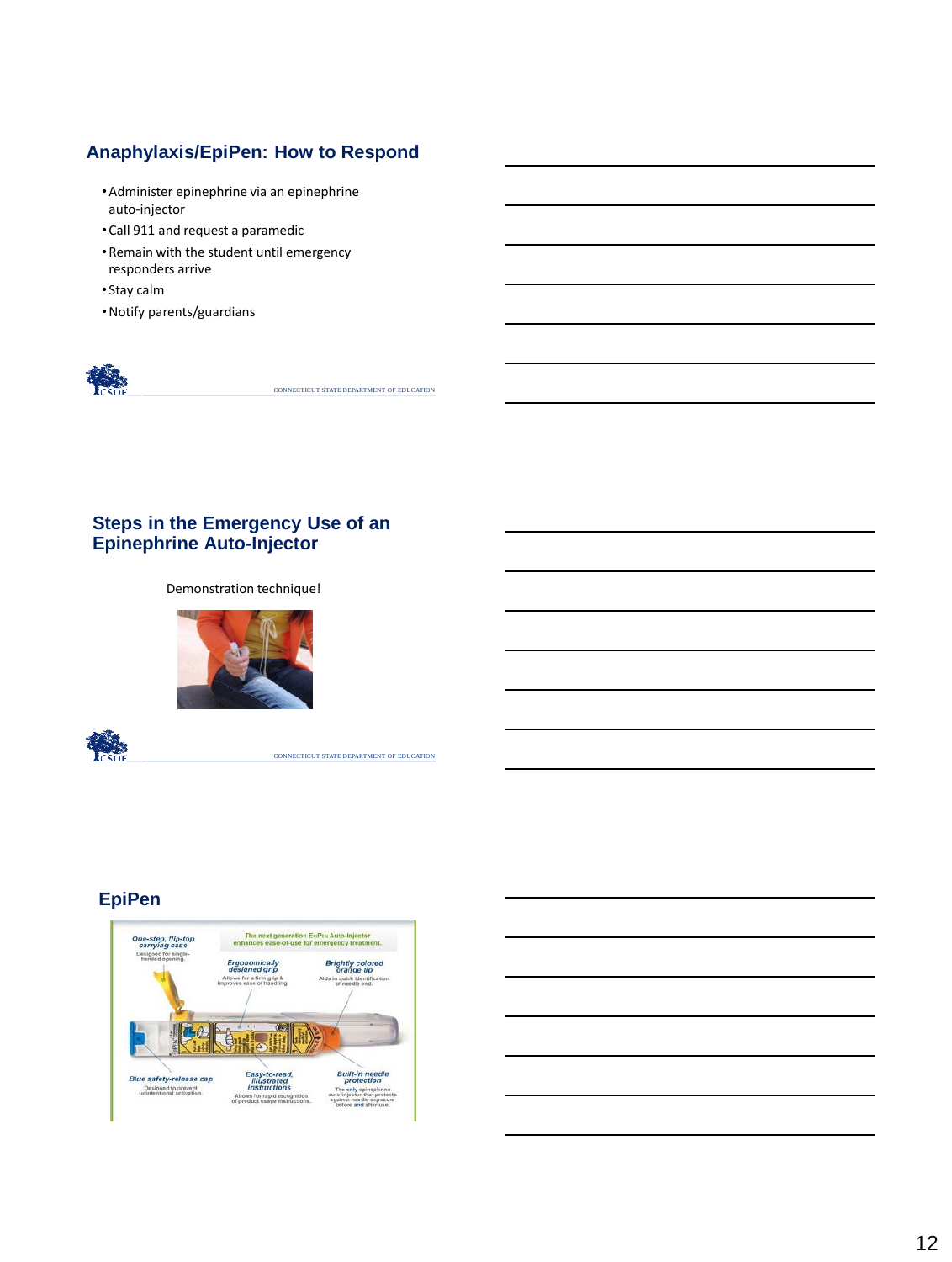

## **Follow-up and reporting procedures**

- Emergency medical care must be obtained immediately after the administration of epinephrine
- Provide the EMR team with the used epinephrine injector
- Follow-up diagnosis and care by medical professionals is important for recovery
	- A delayed or secondary reaction may occur



CONNECTICUT STATE DEPARTMENT OF EDUCATION

#### **Follow-up and reporting procedures, continued**

- •Medical supervision is needed for at least four hours after an episode of anaphylaxis
- Emergency administration of epinephrine with a cartridge injector must be reported immediately to the school nurse, administrator, school medical advisor, and the student's parent or guardian

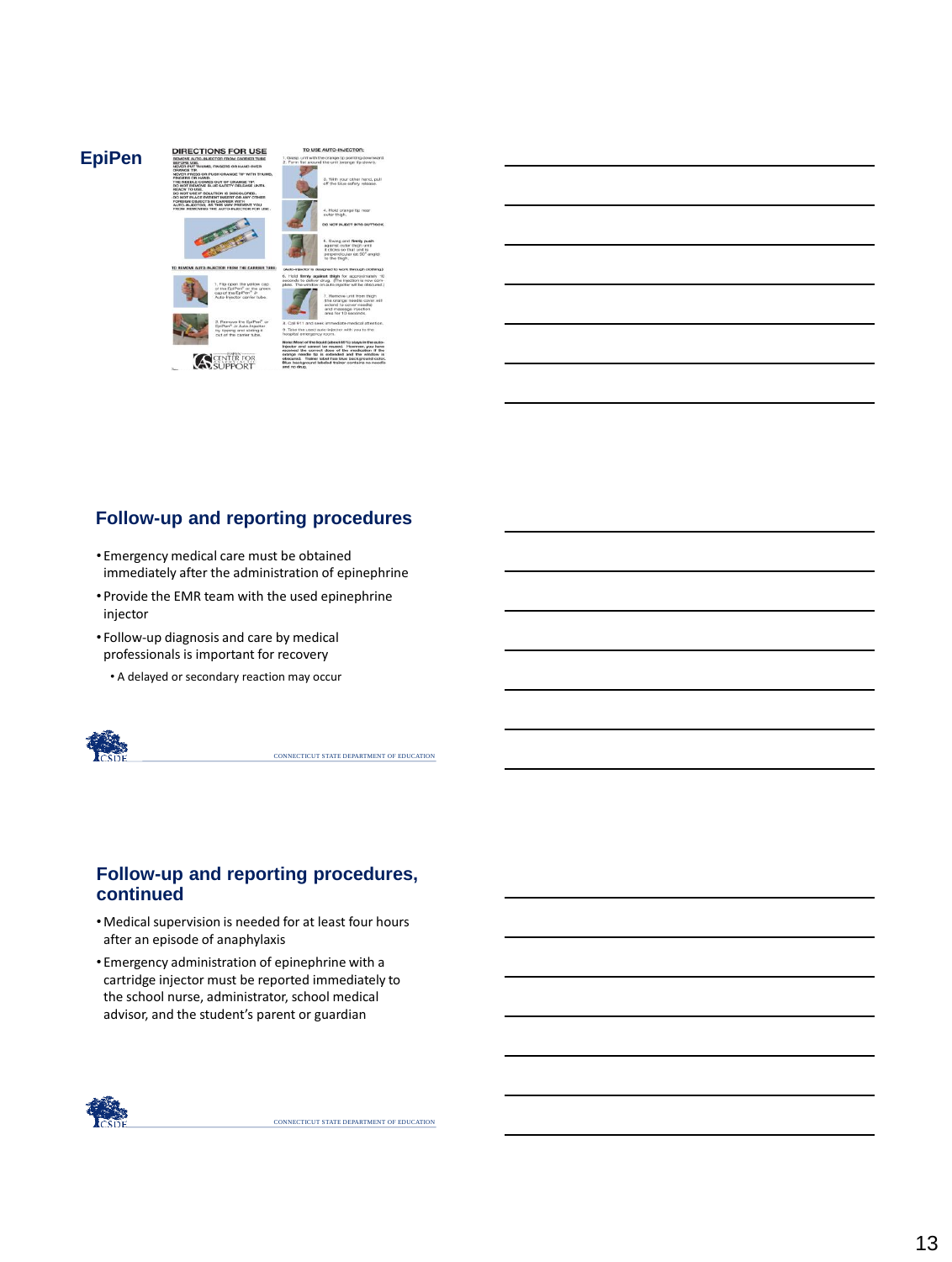#### **Follow-up and reporting procedures, continued**

- Follow your school district's policy and procedures for documentation and reporting
- Documentation shall be
	- completed and maintained for individual students on forms provided by the school district
	- •submitted to the school nurse at the earliest possible time but not later than the next school day
	- completed for every student who receives emergency epinephrine first aid treatment for life-threatening allergies



CONNECTICUT STATE DEPARTMENT OF EDUCATION

#### **Monitoring Effectiveness of School District Plan and Procedures**

- Ensure periodic assessments of the effectiveness of the school district plan and procedure
- Assessments should occur
	- at least annually with the school district team
	- after each emergency event involving the administration of medication to determine the effectiveness of the process, why the incident occurred, what worked and did not work in the district plan and procedures
- Assessments should include medically accurate, research-based practices in the annual review of the plan and procedures



CONNECTICUT STATE DEPARTMENT OF EDUCATION

## **Handling, Storage and Disposal**

•Handling, storage, and disposal of epinephrine maintained for the purposes of emergency first aid shall be in accordance with your school district's policy and procedures

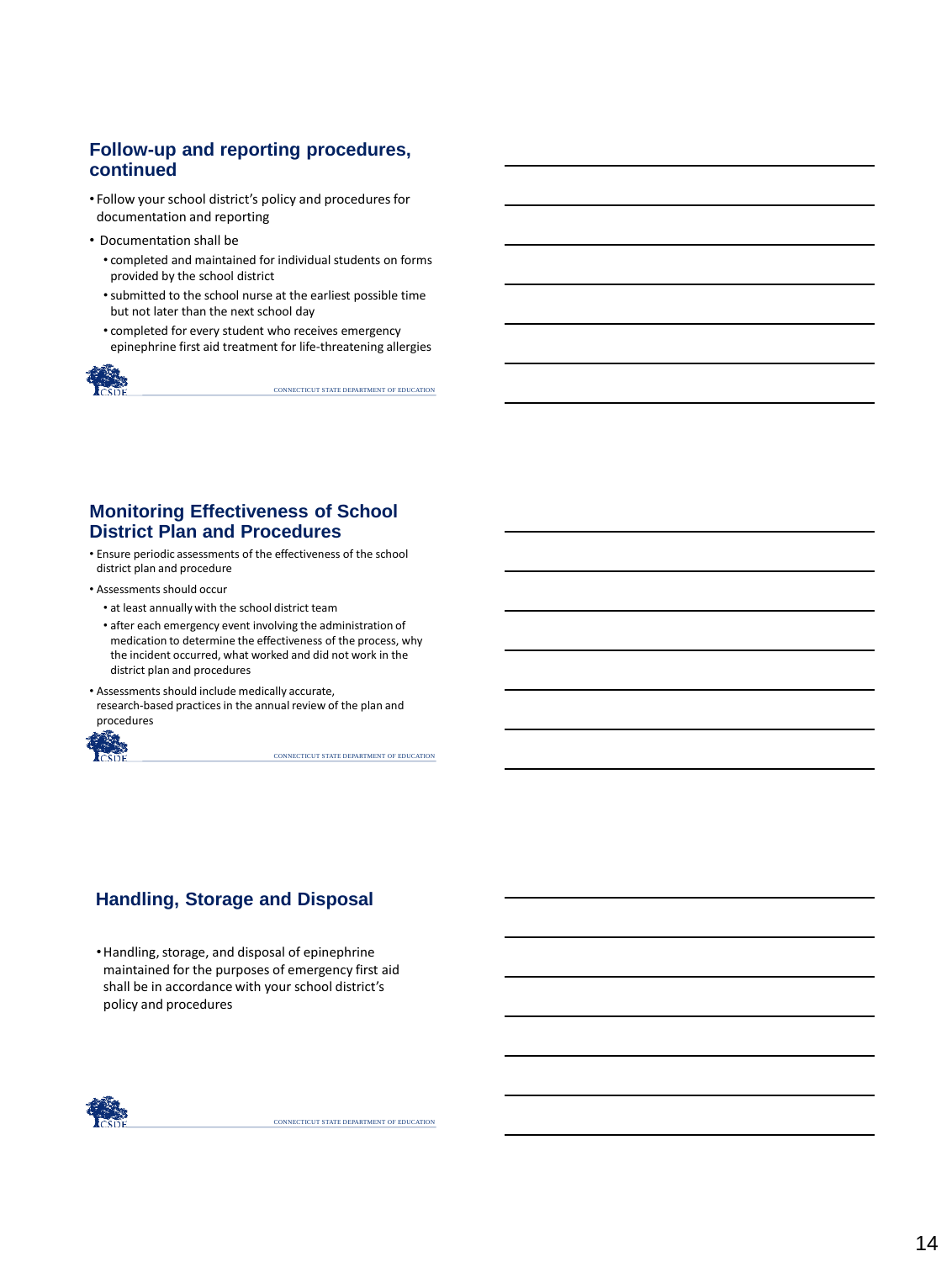#### **Confidentiality**

- •When determining whether personally identifiable information from student health records maintained by the educational agency or institution may be disclosed, school officials at institutions subject to FERPA should refer to FERPA and its requirements
- Family Educational Rights to Privacy Act **(FERPA)**



CONNECTICUT STATE DEPARTMENT OF EDUCATION

## **Applicable Laws**

- Public Act No. 14-176, *An Act Concerning the Storage and Administration of Epinephrine at Public Schools*  [http://www.cga.ct.gov/2014/act/pa/pdf/2014PA-](http://www.cga.ct.gov/2014/act/pa/pdf/2014PA-00176-R00HB-05521-PA.pdf)00176-R00HB-05521-PA.pdf
- Public Act No. 18-185 An Act Concerning The Recommendations Of The Task Force On Lifethreatening Food Allergies In [Schoolshttps://www.cga.ct.gov/2018/act/pa/pdf/2018](https://www.cga.ct.gov/2018/act/pa/pdf/2018PA-00185-R00HB-05452-PA.pdf) PA-00185-R00HB-05452-PA.pdf



CONNECTICUT STATE DEPARTMENT OF EDUCATION

## **Applicable Laws, cont'd**

• *State of Connecticut Regulations - Administration of Medications by School Personnel and Administration of Medication During Before- and After-School Programs and School Readiness Programs*  [http://www.sde.ct.gov/sde/lib/sde/PDF/deps/student/](http://www.sde.ct.gov/sde/lib/sde/PDF/deps/student/health/Medication_Administration_Regs.pdf)

health/Medication\_Administration\_Regs.pdf

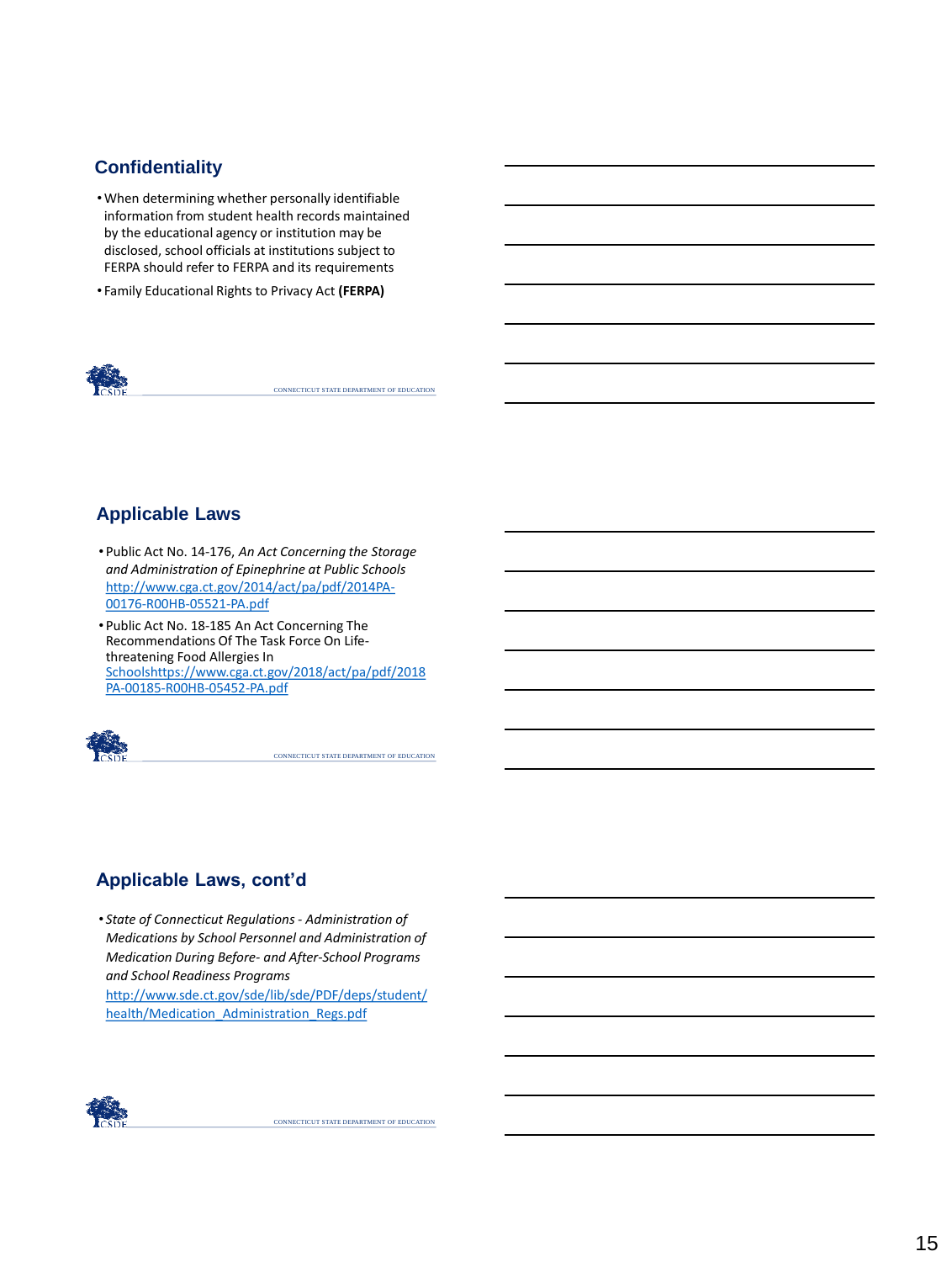## **Activity: Food for Thought**

- •Where did the emergency take place?
	- Cafeteria
	- Gym
- Playground •What happened?
	- •Bee sting
- •When did it happen?
- •When was the last time the student ate?
- •Did the student try a new food?
- •How severe are the symptoms?

CONNECTICUT STATE DEPARTMENT OF EDUCATION

## **Be Prepared!**

- •What is your school district's policy regarding emergency epinephrine by unlicensed school personnel to students?
- •Do you have a medical emergency plan/policy?
- •Where are the emergency epinephrine autoinjectors stored?
- •Who is in charge or responds when the school nurse is absent or unavailable?



CONNECTICUT STATE DEPARTMENT OF EDUCATION

## **Questions?**